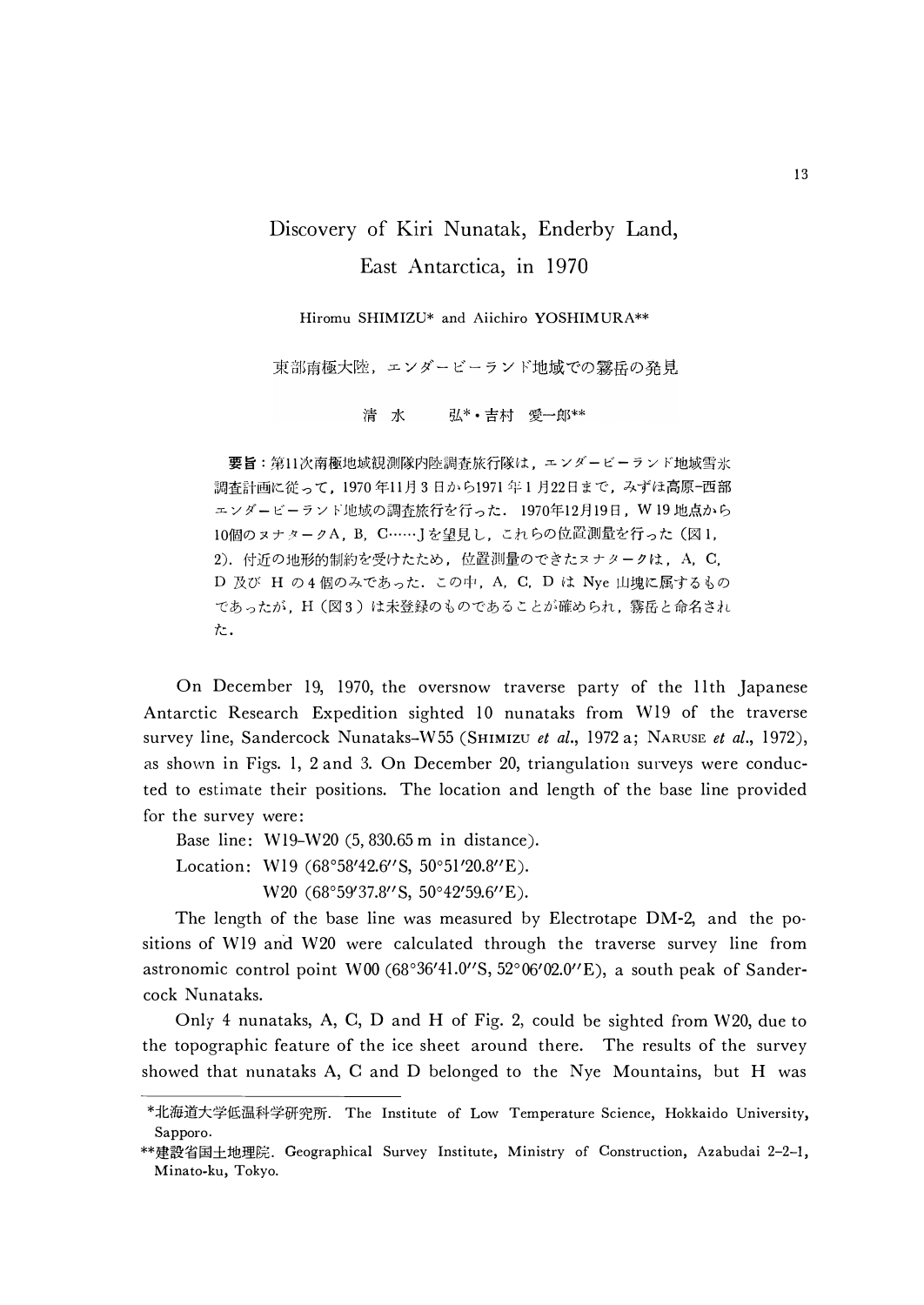

*Fig. 2. A sketch of the nunataks from Station W 19: H is Kiri Nunatak, and A, C, D, the Nye Mountains The sketch was made by considerably shortening the distance between tlw nunataks* 



*Fig 3. Nunatak H, Kiri Nunatak, and Nunatak J (taken from TV 19 December 19, 1970).*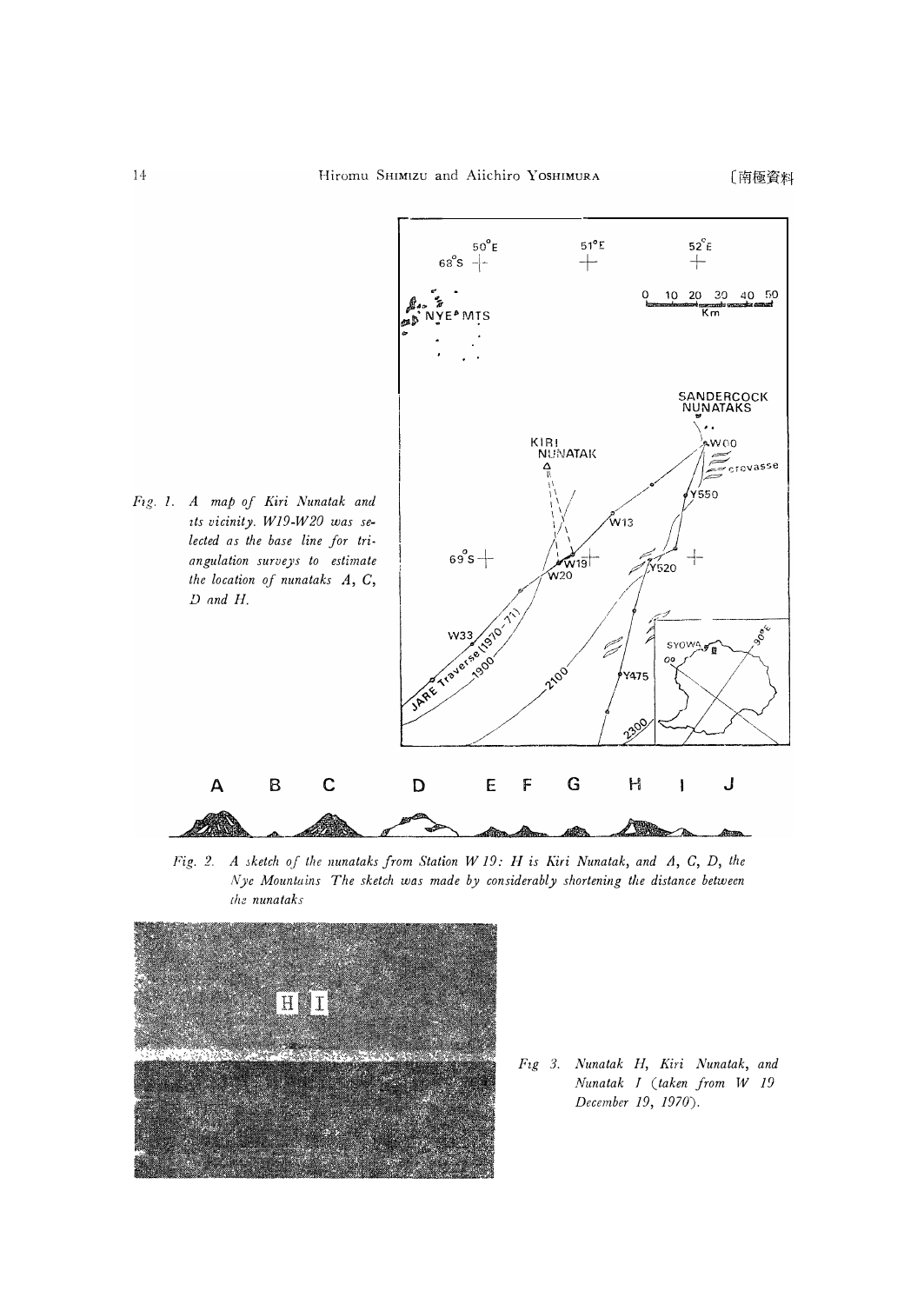located far away from them. The position and elevation of nunatak H were 68°42' S, 50° 36'E and 1,659 m above sea level. The elevation of the nunatak was determined through the traverse survey line refering to the elevation of WOO, 2, 101 m which was estimated by barometric altimetry from S16 (SHIMIZU *et al.*, 1972 b). We have not been able to find any previous record or information of nunatak H.

In the map of "Antarctica" prepared by the American Geographical Society in 1965, a symbol of nunataks with the name of Sandercock Nunataks is found at the approximate location of  $(68.5^{\circ}S, 50.2^{\circ}E)$ , while there is no indication at all in the area of  $(68.5^{\circ}S, 52.1^{\circ}E)$ . This is, however, a misdescription of the location of Sandercock Nunataks, as evidenced by all other information and JARE 11's astronomic surveys concerning the position of Sandercock Nunataks; the correct location of Sandercock Nunataks should be  $(68.5^{\circ}S, 52.1^{\circ}E)$ . (See references: Sandercock Nunataks)

Therefore, nunatak H is a newly found one in all likelihood. In the previous reports ( SHIMIZU *et al.,* 1972a; SHIMIZU *et al.,* 1972b) this nunatak was described as a "newly found nunatak" or "new nunatak", but it has been named "Kiri Nunatak" by Headquaters of the Japanese Antarctic Research Expedition, Ministry of Education through the Antarctic Place-Names Committee of Japan of National Institute of Polar Research.

## **References**

- NARUSE, R., A. YOSHIMURA and H. SHIMIZU (1972): Installation of a triangulation chain and a traverse survey line on the ice sheet in the Mizuho Plateau-West Enderby Land area, East Antarctica, 1969-1970. JARE Data Rep., 17 (Glaciology), 111-131.
- SHIMIZU, H., R. NARUSE, K. OMOTO and A. YOSHIMURA (1972a): Position of stations, surface elevation and thickness of the ice sheet, and temperature at 10 m depth in the Mizuho Plateau-West Enderby Land area, East Antarctica, 1969-1971. Ibid., 12-37.
- SHIMIZU, H., 0. WATANABE and A. YOSHIMURA (1972b): General report of the glaciological research work of the 11th Japanese Antarctic Research Expedition, 1970-1971. Nankyoku Shiryo (Antarctic Rec.), 45, 12-19.

Sandercock Nunataks:

- DIVISION OF NATIONAL MAPPING, DEPARTMENT OF **NATIONAL** DEVELOPMENT, AUSTRALIA (1966): Nye Mountains, Australian Antarctic Territory, Enderby Land (map). Sheet SR 38-39/3, 1 : 250,000.
- DIVISION OF NATIONAL MAPPING, DEPARTMENT OF NATIONAL DEVELOPMENT, AUSTRALIA (1969): Australian Antarctic Territory (map). Sheet SR 39-40, 1 : 1,000,000.
- THE AMERICAN GEOGRAPHIC SOCIETY (1965): Antarctica (map). Scale in latitude  $71^\circ=1$ : 5, 000, 000.